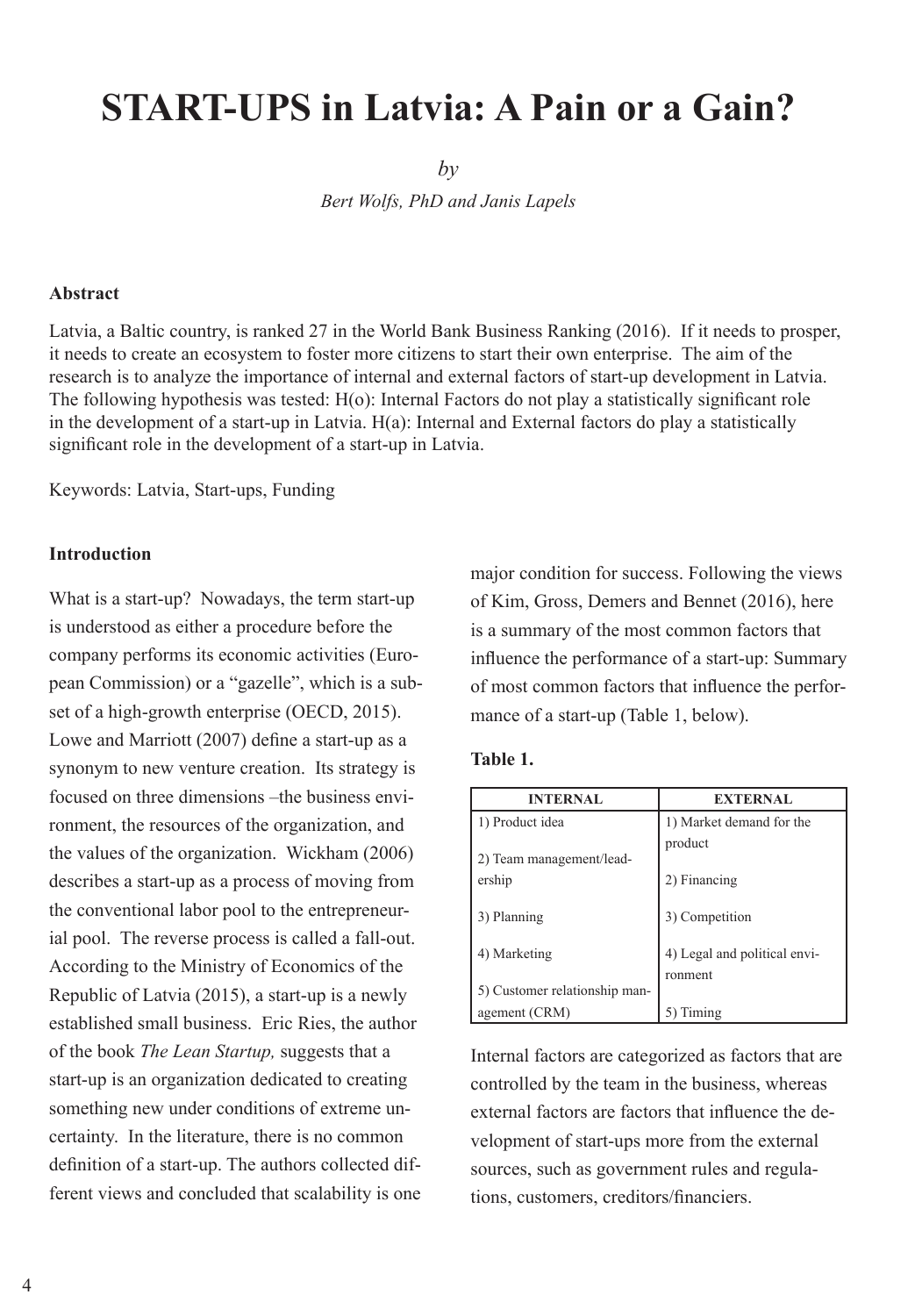From a leadership perspective, the authors found the work from Rodríguez-Sánchez and Perea (2015) the most compelling. They state that transformational leadership and teamwork are important factors to improve team resilience and the success of the organization. According to the authors, "the role of leadership has been emphasized in creating a culture of innovation and proactivity responsible of resilience culture in organizations. Thus, according to our behavioral approach, the leadership style closer to the idea of proactivity and innovation is transformational leadership." As mentioned before, start-ups are in their core innovative and pro-active companies, therefore these factors are having a strong correlation between the success of a start-up and team management/leadership.

Furthermore, marketing is an important tool in start-ups and in every business because it is the tool, with which the business communicates with the client. For each type of client, business, or consumer, the tools differ. Neil Patel mentions these five important marketing tools for an online start-up (Patel, 2014):

- 1) Superb web design the design of the website must tell a story and it has to communicate with the client and find what he or she needs.
- 2) To be social everywhere a start-up should communicate with its clientele through social networks, such as Facebook, Twitter and also through other networks, such as AngelList, Midsize-Insider, and others.
- 3) A large amount of content content means that a business has passion and that it has something to say.

4) Fast response to emails and social inquiries – it plays an important role together with customer relationship management because if the business doesn't respond to the customer, it can negatively affect the brand value and reputation.

Personal branding – before start-up founders advertise their business, it should advertise its people, its team.

The final aspect is financing. Atherton (2012) analyzed 20 start-ups and found the following most common financing types: a)formal equity (venture capital investments), b)formal loans, c) informal investments (Friends, Family, Fools), d) overdraft, e) HPLF (hire, purchase, leasing, factoring), f) grants from local authorities.

To conclude this section, the authors looked at the work of Gross (2014), cofounder of PIMCO. He analyzed multiple start-ups and how much different factors such as ideas, business model, funding, and timing influenced their success. Gross concluded that timing is everything.

## **The start-up environment in Latvia**

The authors looked at the Innovation Union Scorecard (IUS), used by the European Commission (EC) to improve the research activities in each EU Member state. The IUS distinguishes three main types of indicators-outputs, enablers, and firm activities. The Table 2 summarizes the type of indicators and their dimensions.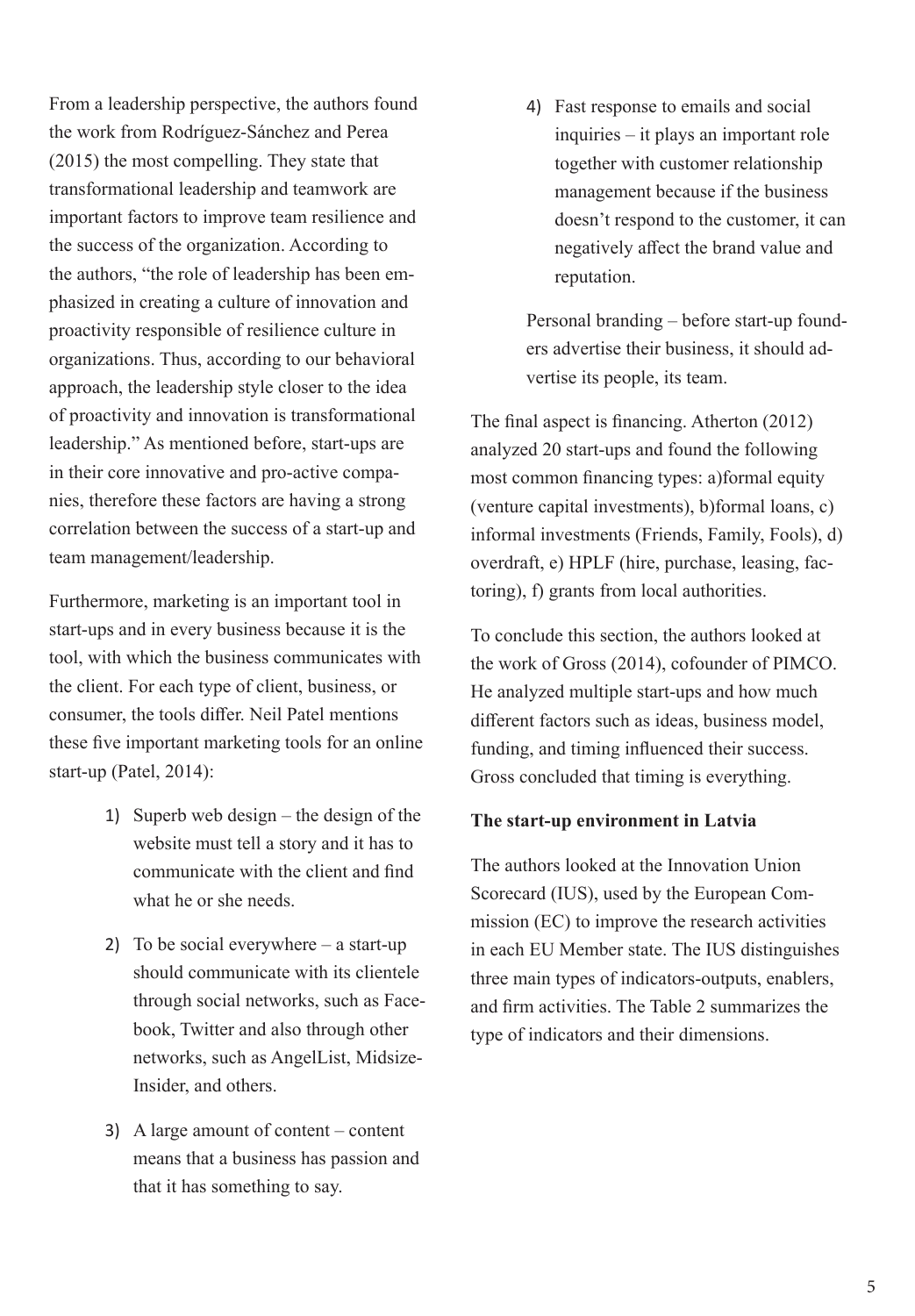## **Table 2.** IUS dimensions

| Enablers                       | Firm activities             | Outputs          |
|--------------------------------|-----------------------------|------------------|
| Human resources                | Firm investments            | Innovators       |
| Open, excellent and attractive | Linkages & entrepreneurship | Economic effects |
| research systems               |                             |                  |
| Finance and support            | Intellectual assets         |                  |

Source: Developed by the Authors based on Innovation Union Scoreboard 2015

The enablers are the main external drivers to the firm of innovation performance, such as human resources, which measures the availability of highly educated and skilled workforce, research systems, which measures the international competitiveness of the science base and finance and support, which evaluates the availability of finance from venture capital investments and governmental support in R&D expenditures. Firm activities are the efforts made by firms in innovation, such as investments in R&D and non-R&D, MSMEs that innovate in-house, a collaboration of research between the private and public sector and evaluating the different forms of intellectual property rights. Lastly, outputs evaluate how the innovation activities performed by firms affect the market.

**Table 3.** The graph below presents the scores for each European state in 2015

The graph indicates that the European average score is approximately 0.55 and 15% are innovation leaders; these are Switzerland, Sweden, Denmark, Finland, and Germany. Furthermore, 26% are innovation followers, 44% are moderate innovators and the remaining 15% are modest innovators, which are Romania, Macedonia, Bulgaria, Turkey, and Latvia. Although Latvia is evaluated as a modest innovator (0.27), it had one of the highest growth rates in the European Union, alongside Bulgaria and Malta, which is mostly because of a very strong increase in non-R&D innovation expenditures. Moreover, Latvia had an improvement in sales of the new-to-firm and new-to-market innovations from 2014, but there was a decline in scientific publications and R&D expenditure in the public sector. Latvia can increase its scientific specialization index (further in the text  $- SI$ ) and impact on a world level by improving the knowledge base for bio-economics, biotechnology, and others.



European state innovation performance in 2015

Source: Innovation Scoreboard Report 2015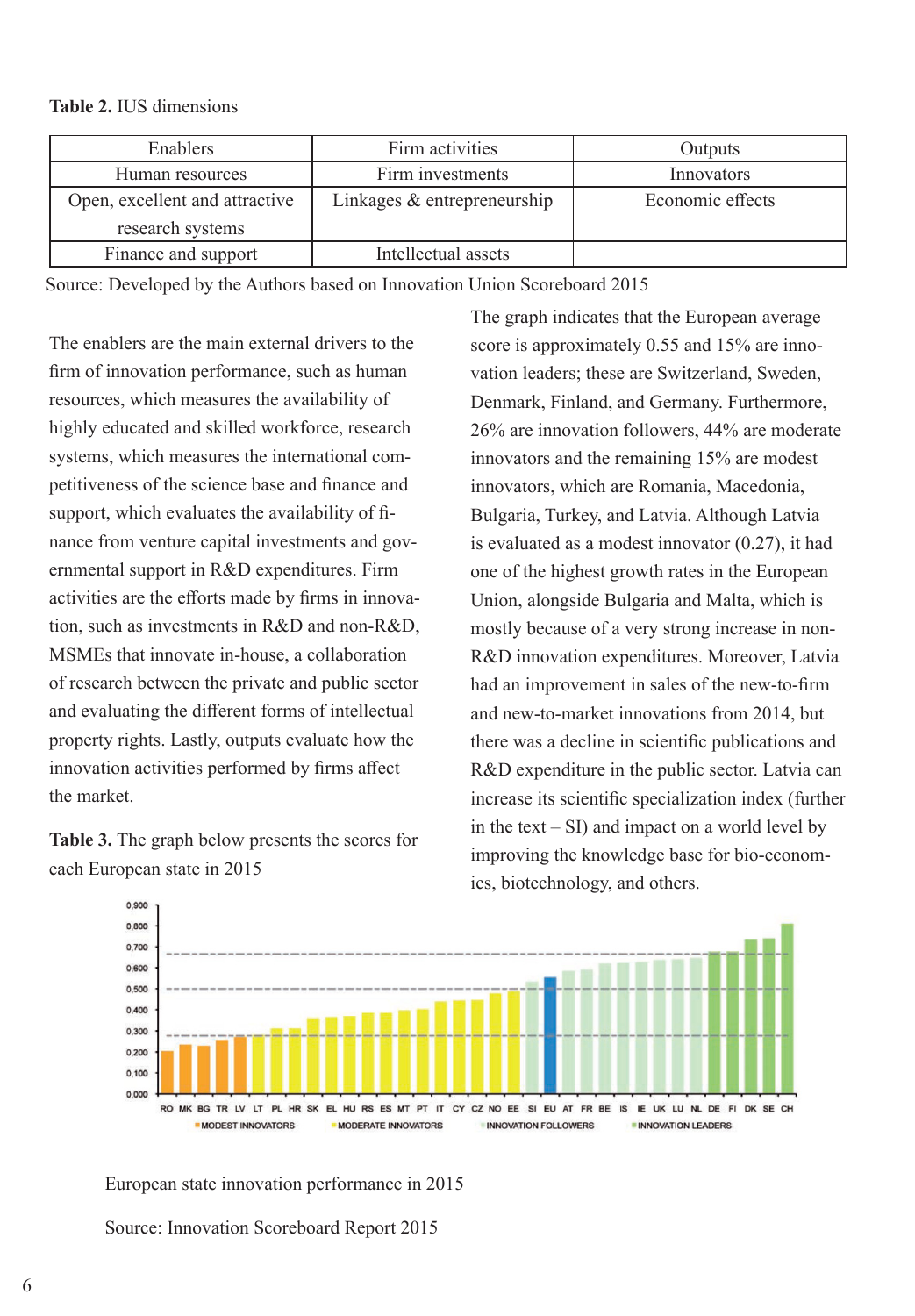In comparison to Lithuania and Estonia, Latvia has a better SI index for biotechnology, but it has a smaller impact on the world level.

Latvia has comparatively small R&D expenditures per capita – only 81.3 Euros, whereas Lithuania and Estonia have 125.6 Euros and 217.9 Euros per capita respectively. According to the Macro Research report for 2014 performed by Swedbank Latvija, the main reason for this is that there are high innovation costs and there is high lack of funds. In order to improve the situation in Latvia, the government should increase expenditure in growth-related areas, such as education and R&D.

Latvia's biggest trading partner is the EU. On average the total amount of trade is 62% with EU countries, whereas the remaining 38% is with other world countries. In 2014 the amount of total trade was 1.1 billion Euros, whereas 74% or 780 million Euros was with EU countries. This can be partly explained due to the introduction of the euro in 2014 and therefore it was cheaper for companies to trade with other Eurozone member states. The increase was by 160 million Euros from 2013 or by 26%. The most significant increase in extra EU-28 states was in 2011 when the total trade amount increased by 200 million Euros or by 160%.

## **Survey Results**

The authors developed a 10-question survey and sent it out to 200 start-up founders in Latvia, from February till April 2016. Key findings:

-Age: 35% of the respondents (the largest group) are in the 23-27 years age group,

-Gender: 19% female, 81% male

-Education: 20% obtained a high school diploma, 41% obtained a bachelor's degree, 25% a master's degree, 14 % other forms of education.

-Funds: 70% used their own money to finance the start-up and 30% were willing to consider crowdfunding as a form of financing.

-Industry: 47% consider that the finance, payment, and e-commerce industry have the highest growth potential in Latvia.

Table 4 below contains parameters, which are required to perform the z-test. Z-test is "a technique used to test the hypothesis that proportions are significantly different for two independent samples or groups" (Babin & Griffin, 2013).

**Table 4.** Z-test parameters and testing

| Sample mean               | 51%                 |
|---------------------------|---------------------|
| <b>Standard Deviation</b> | 3%                  |
| SE of mean                | 0.0045              |
| Z-statistic               | 2.02                |
| Precision                 | $5\%$               |
| Rejection z-scores        | From -1.96 to 1.96  |
| Conclusion                | Reject the Null hy- |
|                           | pothesis (Ho)       |

Source: Developed by the Author using survey data

Based on our calculation, the null hypothesis is rejected, which means that the importance of internal factors in start-up development is not less than or equal to 50%, therefore the alternative hypothesis has been approved.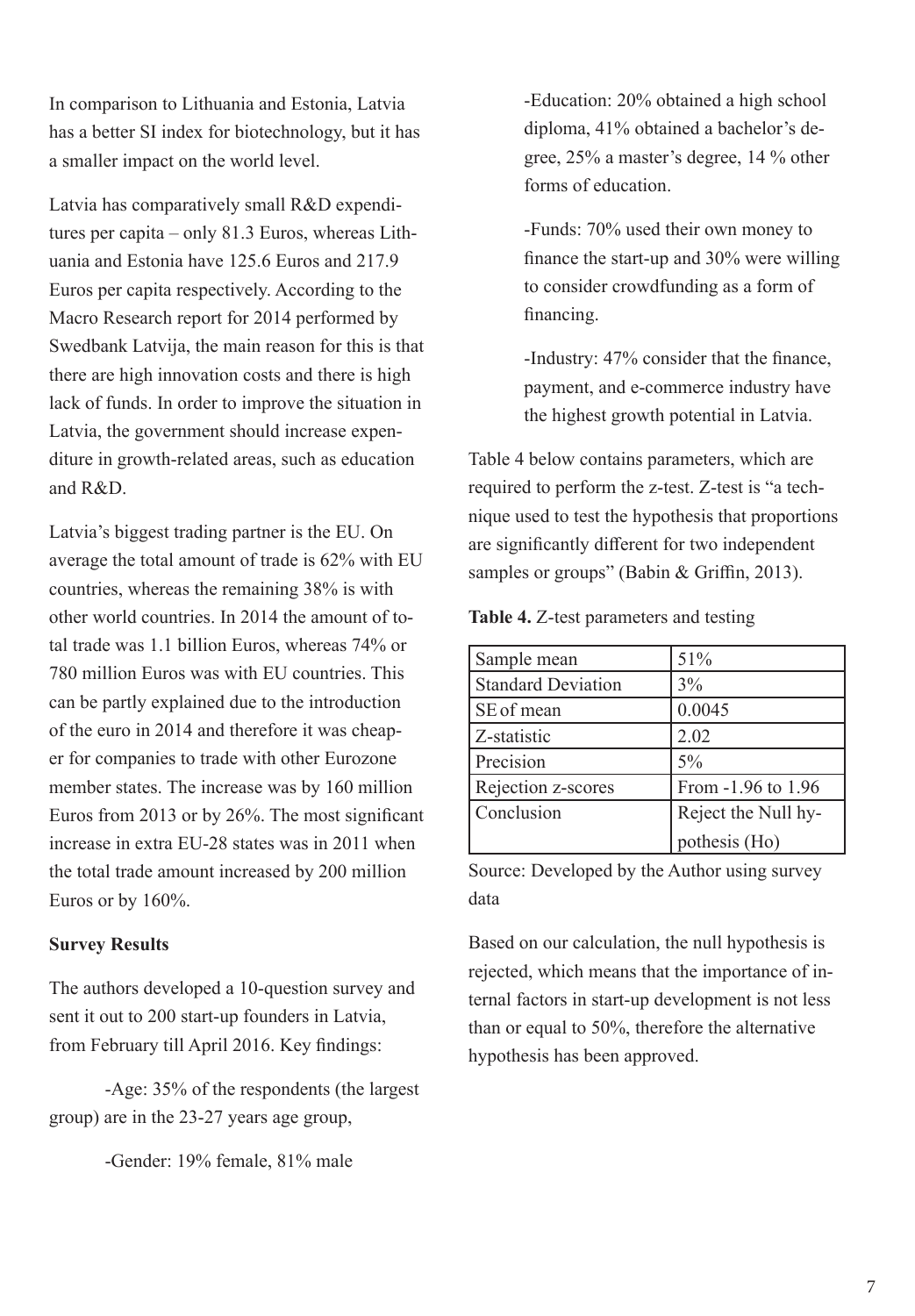# **Conclusion**

The study looked at the start-up environment in Latvia.

- 1. Reviewing the different meanings of start-up, it is clear that there are major differences between opinions of what a start-up is. One definition is that it is a phase for a company where it searches for funding, develops the business model, and prepares to enter the market, while the other states that it is a gazelle, a small high-growth young company with the potential growth of 20% per annum for five years focusing on technological products.
- 2. Start-ups that are considered as highgrowth enterprises develop through 3 stages: the pre-startup, startup, and growth, where the main tasks during the pre-startup phase are defining the vision and mission, afterward in the startup phase develop the minimum viable product, and finding its market fit and in growth stage performs scaling.
- 3. Eric Ries, the author of *The Lean Startup,* has developed a method that helps build the product faster and helps start-ups improve. The method consists of three parts: generating the idea and building it faster, coding the product and measuring it through different tests, and collecting the data from the product, and learning the fields where to improve it.
- 5. Researchers have various opinions about which type of factors influence start-up development mostly. Some researchers state that team resilience and adaptability is the secret to the success of an organization, while others state that timing in the market or planning is the most crucial factors.
- 6. There are different types of venture and start-up funding. Most common are business angels who provide knowledge and capital, venture capital companies who are needed for expansion into new markets, crowdfunding that is an investment from the public through the internet and founder's own funds, savings from previous ventures.
- 7. Latvia, according to European Commission's Innovation Union Scoreboard, was considered a modest innovator, which was one of the worst results in Europe, due to lack of attractiveness in research systems, public-private co-publications, and insignificant revenues from license and patents abroad.
- 8. The strengths of Latvia are relatively high non-R&D expenses in innovation, which are for investments in machinery, patents, and licenses, and the number of youth and population with secondary and tertiary education.
- 9. According to Innovation Union's progress report, Latvia is scientifically specialized in materials and biotechnology, while the impact on the world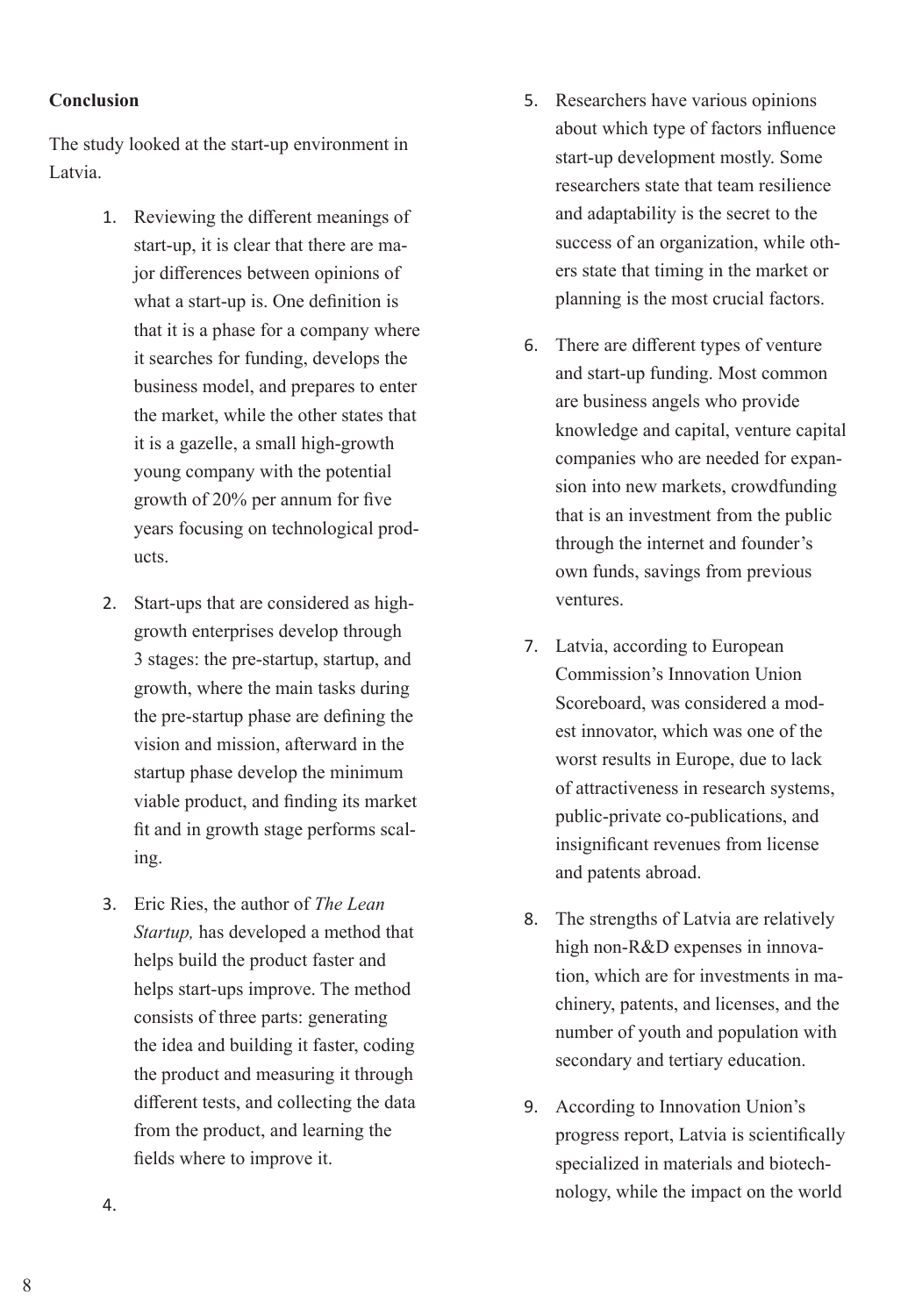level is more from health and food, agriculture & fisheries fields.

- 10. In comparison to EU countries, Latvia has low R&D expenditure per capita – only 81.3 Euros. The largest part of this is in the higher education sector and only 35% in the business enterprise sector.
- 11. Largest part of the survey sample (66%) had acquired either a bachelor's degree or a master's degree. Together with the information that 57% of the survey sample were in age from 23 to 32 years, proved that a large part of people who finish their academic studies build their own start-up or are working in one.
- 12. Surveyed sample evaluated that internal factors have larger importance in the development of a start-up with an average score of 4.0, whereas external factors had a score of 3.9 points. On the other hand, the demand for the product had the biggest score of 4.6 points, which is an external factor.
- 13. As a source of financing 70% would use their own money to finance the start-up, whereas only 35% would use crowdfunding websites. This is partly explained that more people are willing to stay independent and keep their company secret from additional competition.
- 14. According to specialist interviews, the largest differences between startups and MSMEs are that start-ups

are scalable, innovative, high-growth enterprises, whereas MSMEs usually provide a product that is already in the market and does not have the potential of high growth.

- 15. When asked about what are the most important factors that influence startup development, all experts mentioned that it is a set of factors and that it depends on the current goal. If it is getting funding from a business angel or a venture capital it is the team and belief in the idea, for others, it is the right timing and the geographical location.
- 16. The meaning of a successful startup, for each expert was different. For some it was the exit of the start-up by selling its business to a large, international corporation, for others it was building added value and developing further with the original team, not pushing for the exit.
- 17. Overall, the authors conclude that internal factors are more important in start-up development than external factors, therefore proving the Alterna-

# **References**

- Asere, A. (2014). Kas ir startup? http://www. db.lv/tehnologijas/kas-ir-startup-412975 (retrieved on 06.04.2016)
- Atherton, A. (2007). Preparing for business start-up: "pre-start" activities in the new venture creation dynamic. *Journal of Small Business and Enterprise Development, 14(*3), 404 – 417. (retrieved on 02.05.2016)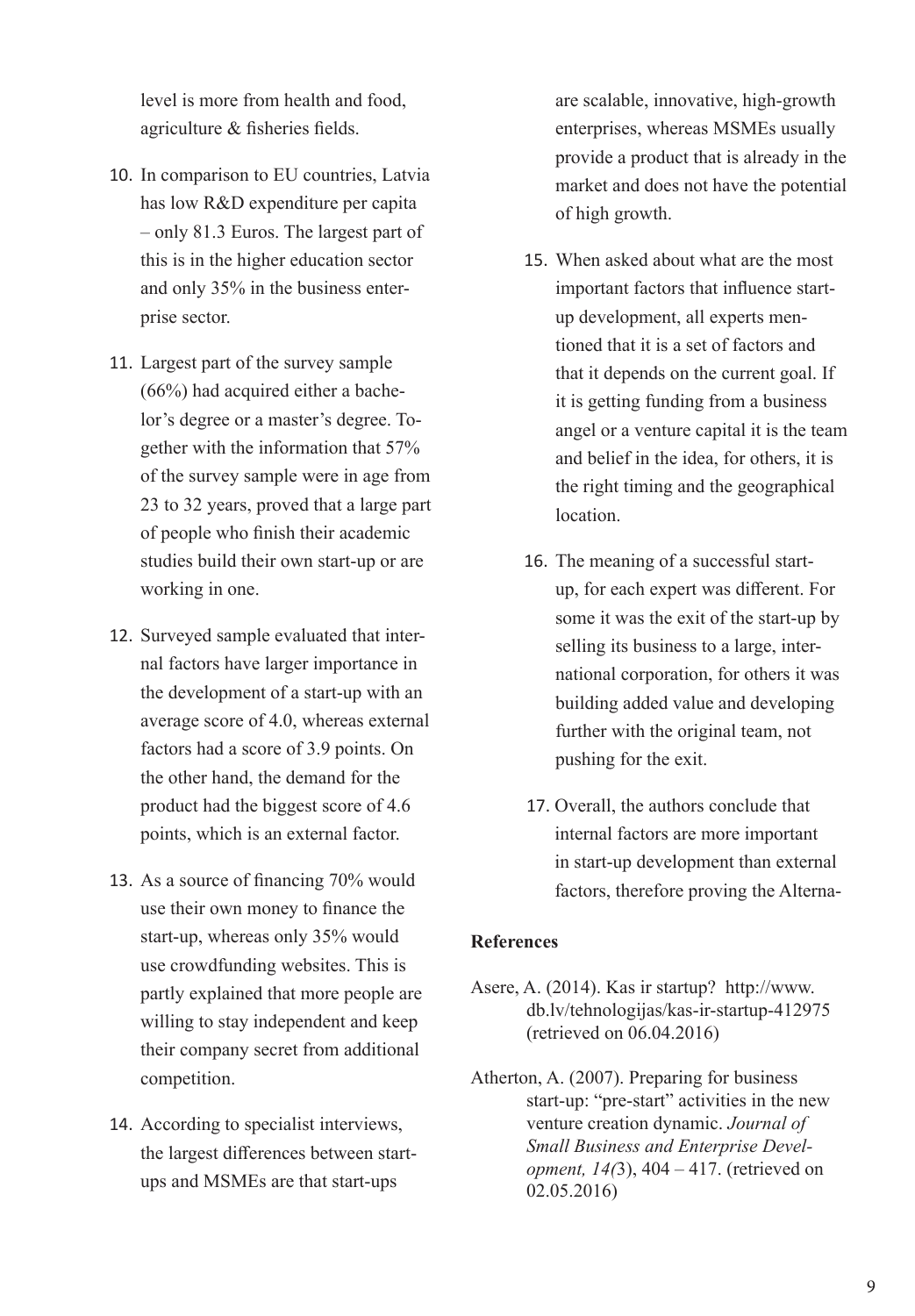- Atherton, A. (2012). Cases of start-up financing. *International Journal of Entrepreneurial Behavior & Research,18*(1), 28 – 47. (retrieved on 13.05.2016)
- Babin, Z., & Griffin, C. (2013). *Business research methods* (9th ed.). South-Western Cengage-Western Cengane Learning.
- Baird, C. H., & Parasnis, G. (2011). From social media to social customer relationship management. *Strategy & Leadership*, *39*(5), 30 – 37. (retrieved on 11.05.2016)
- Barringer, B. R., & Ireland, R. Duane. (2010). *Successfully launching new ventures* (3rd ed.). USA; Pearson.
- Bennett, R. (2016). Factors contributing to the early failure of small new charity startups. J*ournal of Small Business and Enterprise Development, 23*(2), 333 – 348. (retrieved on 01.05.2016)
- Bieraugel, M. (2015). Managing library innovation using the lean startup method. *Library Management, 36* (4/5), 351 – 361. (retrieved on 13.05.2016)
- Business Dictionary. (2015). Startup. http:// www.businessdictionary.com/definition/ startup.html (retrieved on 09.05.2016)
- Cabinet of Ministers. (2003). Regulation Nr.205, P*ar Nacionālo inovāciju programmu 2003. – 2006. gadam*. retrieved from Likumi.lv: http://likumi.lv/doc. php?id=73699 (retrieved on 10.05.2016)
- CBInisghts. (2014). *The 20 reasons startups fail.*  https://www.cbinsights.com/research-reports/The-20-Reasons-Startups-Fail.pdf (retrieved on 12.04.2016)
- European Commission. (2014). Total intramural R&D expenditure (GERD) by sectors of performance. http://ec.europa.eu/eurostat/en/web/products-datasets/-/RD\_E\_ GERDTOT (retrieved on 30.04.2016)
- European Commission. (2015). European Innovation Scoreboard 2015. http://ec.europa. eu/growth/industry/innovation/facts-figures/scoreboards/index\_en.htm (retrieved on 20.04.2016)
- European Commission. (2015). Innovation Union progress at country level 2014. http:// ec.europa.eu/research/innovation-union/ index en.cfm?pg=iu progress flipbook&section=state-of-the-innovation-union&year=2014#/4/ (retrieved on 20.04.2016)
- European Commission. (2015). Start-up procedures. http://ec.europa.eu/growth/smes/ promoting-entrepreneurship/advice-opportunities/start-up-procedures/index\_ en.htm (retrieved on 16.04.2016)
- European Commission. (2016). Enterprises in high-tech sectors by NACE Rev.2 activity. http://ec.europa.eu/eurostat/data/database (retrieved on 19.05.2016)
- European Commission. (2016). Policy areas. http://ec.europa.eu/growth/access-to-finance/funding-policies/index\_en.htm (retrieved on 12.05.2016)
- Gross, B. (2015). The single biggest reason why startup succeed. https://www.ted. com/talks/bill\_gross\_the\_single\_biggest reason why startups succeed?language=en#t-381627 (retrieved on 14.05.2016)
- Hisrich, R.D., Peters, M.P., & Shepherd, D.A. (2005). *Entrepreneurship* (6th ed.). USA; McGraw-Hill Irwin.
- Lasch, F., Le Roy, F., & Yami, S. (2007). Critical growth factors of ICT start-ups.
- LatBAN. (2016). Latvijas Biznesa Eņģeļu Tīkls. http://latban.lv/par-latban/ (retrieved on 12.05.2016)